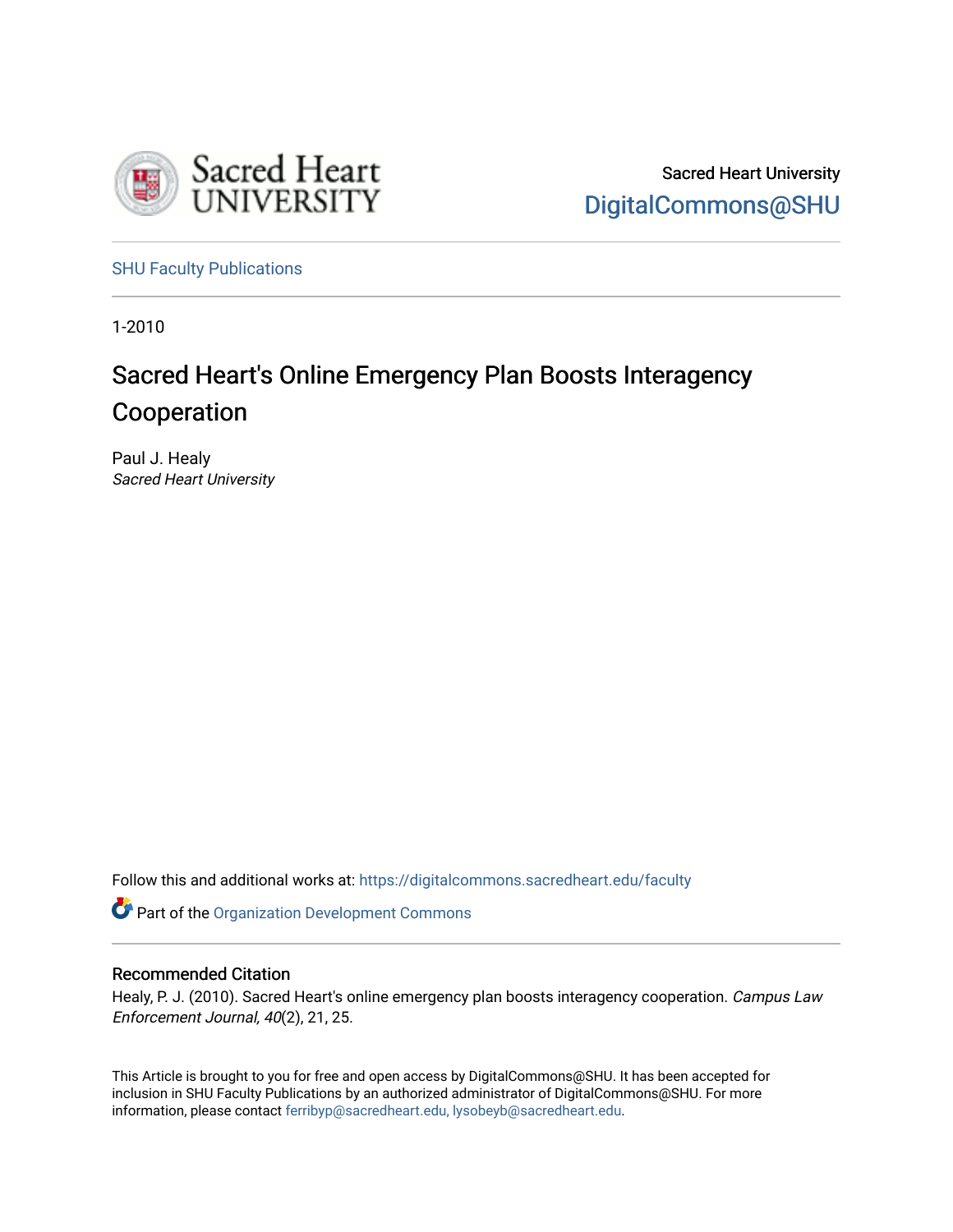# **Sacred Heart University's Online Emergency Plan Boosts Interagency Cooperation**

*By Paul J. Healy, Executive Director, Emergency Management and Department of Public Safety, Sacred Heart University*

#### Summary

Taking its responsibility to students, faculty, and staff seriously, Sacred Heart University wanted a highly effective emergency response plan, one that could be updated at any time, with information always available to first responders and other authorized users. For this lifesaving function, the university built a Web site based on Microsoft® Office SharePoint® Server 2007. The result is more detailed and updated plans and better interagency coordination. Sacred Heart university is serious about campus safety, as you can find a direct link to their Public Safety Department on the university's home Web page, which contains a rich site of information for the entire campus community.

#### Business Needs

Virtually every organization can benefit from a disaster-recovery plan — but colleges and universities are among the few institutions that are federally and/or state mandated to maintain emergency and incident management plans.

Connecticut's Sacred Heart University was subject not only to the federal requirements, but also to state requirements that call for such plans to be shared with "first responders" such as local police, firefighters, health officials and emergency medical personnel. The concern stems both from the threat of natural disasters such as Hurricane Katrina-affected gulf state colleges and universities and from the threat of criminal incidents.

Sacred Heart University met those requirements with more than 100 pages of plans held in a three-ring binder and reproduced in binders for the offices of the state and municipal emergency services first responders. But that "paper" medium had severe limitations. Binders might not be updated, might not be available to first responders when and where needed, and might



*Sacred Heart University Public Safety Leadership Team (R-L) Paul Healy, Jack Fernandez and Addlie Dennis-Manson*

never have been shared with all the university personnel who needed them.

What the university wanted instead was a solution that would make information always available to campus users wherever they were, that would limit access to sensitive information to authorized users, and that would be a central repository for information.

In addition to text-based information, the solution had to hold campus maps and blueprints and interior photos of the buildings on campus. The system needed to be as accessible to off-campus first responders as it was to authorized campus personnel, and flexible enough to continually reflect new needs and new information.

In the wake of shooting incidents at other campuses, officials at Sacred Heart also wanted a system that would permit anonymous reporting of suspicious behavior.

#### **Solution**

For its Comprehensive All-Hazard and Business Continuity Plan, Sacred Heart University first explored the use of commercially available software packages until it realized that those packages would cost between U.S. \$40,000 and \$140,000, depending on licensing and consulting costs.

The Public Safety Department then began to explore alternatives already in place elsewhere at Sacred Heart. Paul J. *Continued on page 25*